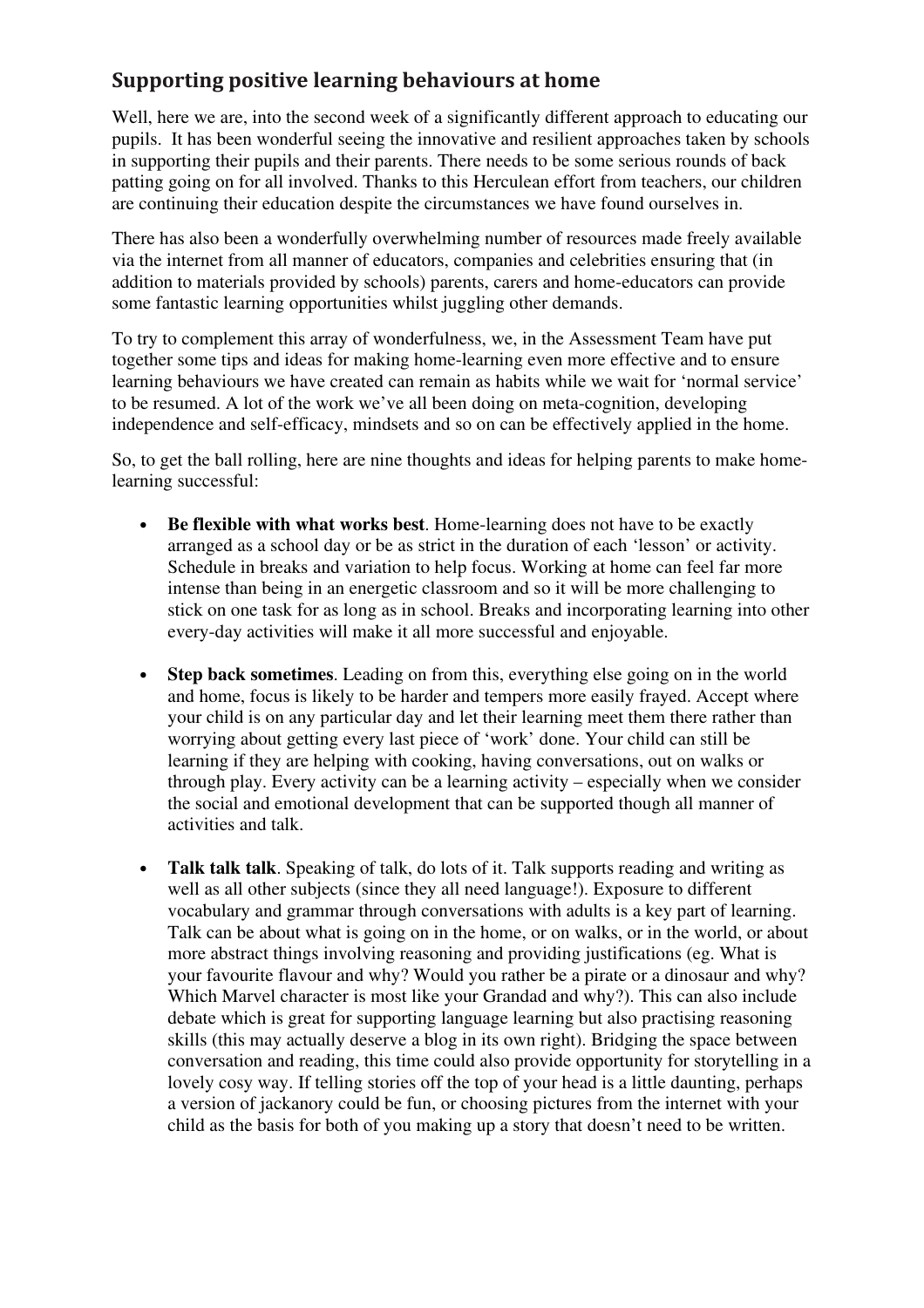- **Read dear reader.** We know reading is essential –reading enriches all other aspects of learning and school subjects and mental health, whatever the age of your child. As our children get older, we tend to sit and read with them less, but this could be a great opportunity to get back into the habit of cuddling up to read or sharing a book even with teens. Using a kindle or other ebook is fine. A lot of publishing houses and ebook outlets have made accessing books for children and young people free during this period so hopefully there are plenty of options available.
- **Try not to give the answer when your child is stuck**. It is tempting, I know, but it actually is better for learning if there is some 'struggle' or 'working out'. These sorts of questions/approaches may be useful to support this process:
	- o Ask them to talk through where they are stuck and what they can do up to the point of where they are stuck (explaining it out loud may help them realise that they can do it or apply similar thinking to this sticky bit)
	- o Ask what they recognise from the question/task and what seems to be the tricky bit
	- o Ask if there is something they have learned before that may help (previously taught or encountered strategies, sounds, facts from another subject etc)
	- o Ask them what would be a good place to find out the answer and support them trying to find it for themselves (online or looking back at previous work they have done or in a dictionary and so on).
	- o If these things aren't successful, model for your child how you would find out the answer or the method/strategy you would take. Pause regularly and ask them to recap or get involved so that they can learn from you.
- **It is ok to not know an answer**. There are plenty of things that our children will be doing that we aren't necessarily familiar with. It is important for our children to understand that learning is an ongoing process throughout our life, so it is actually really helpful for you to say 'I'm not sure about that, how would I be able to find out?' and then model that finding-out with them.
- **Encourage your child to explain what they are doing**. By talking through an activity, task, question, thought process or answer and explaining why they think what they think, their learning will be even further embedded. Ask them to teach you – by teaching others we deepen our understanding.
- **Checking over work.** If your child is writing, ask them to read their sentences or paragraphs out loud (can do at the end, or even better, in little 'check-stops' as they go). In doing this, they may notice a spelling, punctuation or grammar mistake and be able to edit it. This sort of process builds a self-awareness in children as well as developing their sense of self-empowerment – that they can identify and fix things themselves.
- **Do a 'daily roundup'**. This is something that is positive for developing that selfawareness mentioned above and is beneficial for supporting mental health as well as learning. The idea is that each evening you spend some time going round those in the household asking them for some of their 'positives' from the day. I like the idea of doing it as a 'high-five' with five things to report (but *of course* can be fewer – 'take three' perhaps - if more appropriate):
	- o One thing that you learned today (could be something you didn't know before or a skill that you learned or got better at)
	- o One thing that made you curious or interested you (could be in the context of school-learning but also could be from any activity)